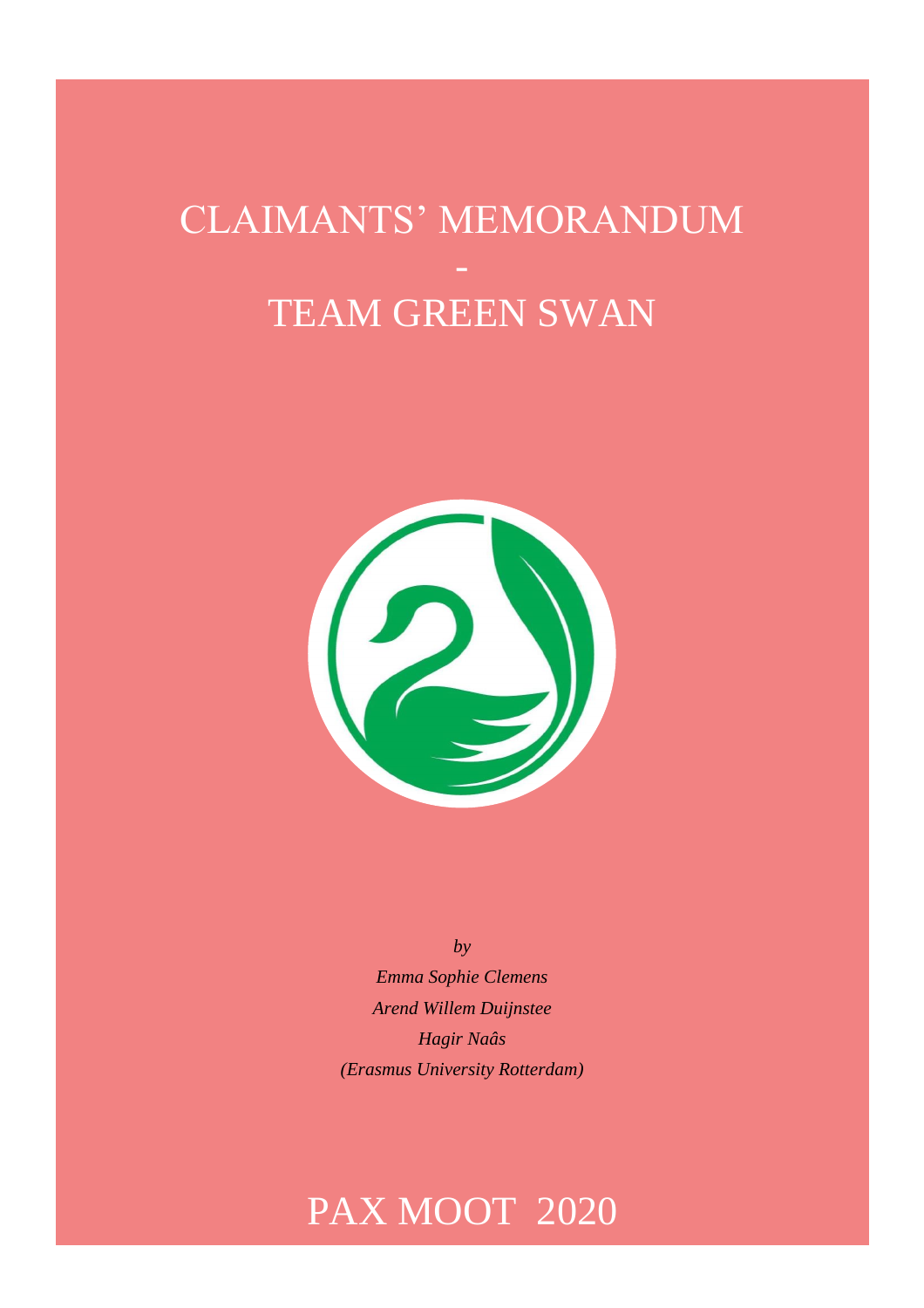# *Statement of the facts*

- A group of Almasian miners and their families **["Claimants"]** practiced artisanal mining from 1960- 2010 in Kotawongo, Almasi.
- International Jewellery Co. **["IJC", or "Defendants"]** is a precious gemstone trading company domiciled in Antwerp, Belgium. Its subsidiary, Regional Mining Co **["RMC", or "Defendants"]** is registered in Almasi and part of a joint-venture, Kotawongo Mine **["KM"]**, with a state-owned company.
- RMC has no employees nor an office in Almasi, but its directors hold office in Belgium. Board meetings are held annually with RMC's board members attending through video conference from Antwerp. RMC's name appears at the entrance of IJC's Antwerp headquarters.
- In 2010, the Almasian miners entered into contracts of employment with KM, while their contracts were pre-signed in-blank by directors in Antwerp. The contracts include a choice for Almasian law and courts. In the period 2010-2014, the working conditions were dangerous and working hours were constantly increased.
- In 2014, the Almasian government declared martial law and instituted a mandatory draft of 10 years for able-bodied men. The workers were drafted by the military and forced to work with little to no pay in conditions described as 'akin to a prisoner of war labour camp'. Human rights atrocities were reported to have been committed by security personnel.
- Additionally, since 2010, the mine has been causing pollution and health hazard to the miners and their families.
- On 1 January 2019, the Almasian government was overthrown by a military coup d'état, the mandatory draft was revoked, and the state enacted an immunity law for Almasian registered companies regarding the tortious acts causing personal injury or environmental damage in the mining industry committed on or before 31 January 2018.
- The Claimants initiated proceedings in Belgium, as well as acted in Almasi to obtain an injunction to restrain further acts of pollution by RMC and KM. Also, the English court has granted a World-Wide Freezing Order against IJC and RMC in order to prevent them from disposing of their assets below 100m US dollars pending the outcome of the Belgian proceedings.

# *Applicability of the Brussels I-Bis Regulation*

The Claimants submit that the Brussels I-bis Regulation **["Brussels I-bis"]** is applicable to the dispute in view of compliance with the requirements set in Arts. 1, 4(1), 63(1)(a) and 66(1) Brussels I-bis. The analysis related to the domicile of the defendants in a Member State is addressed in §3,5.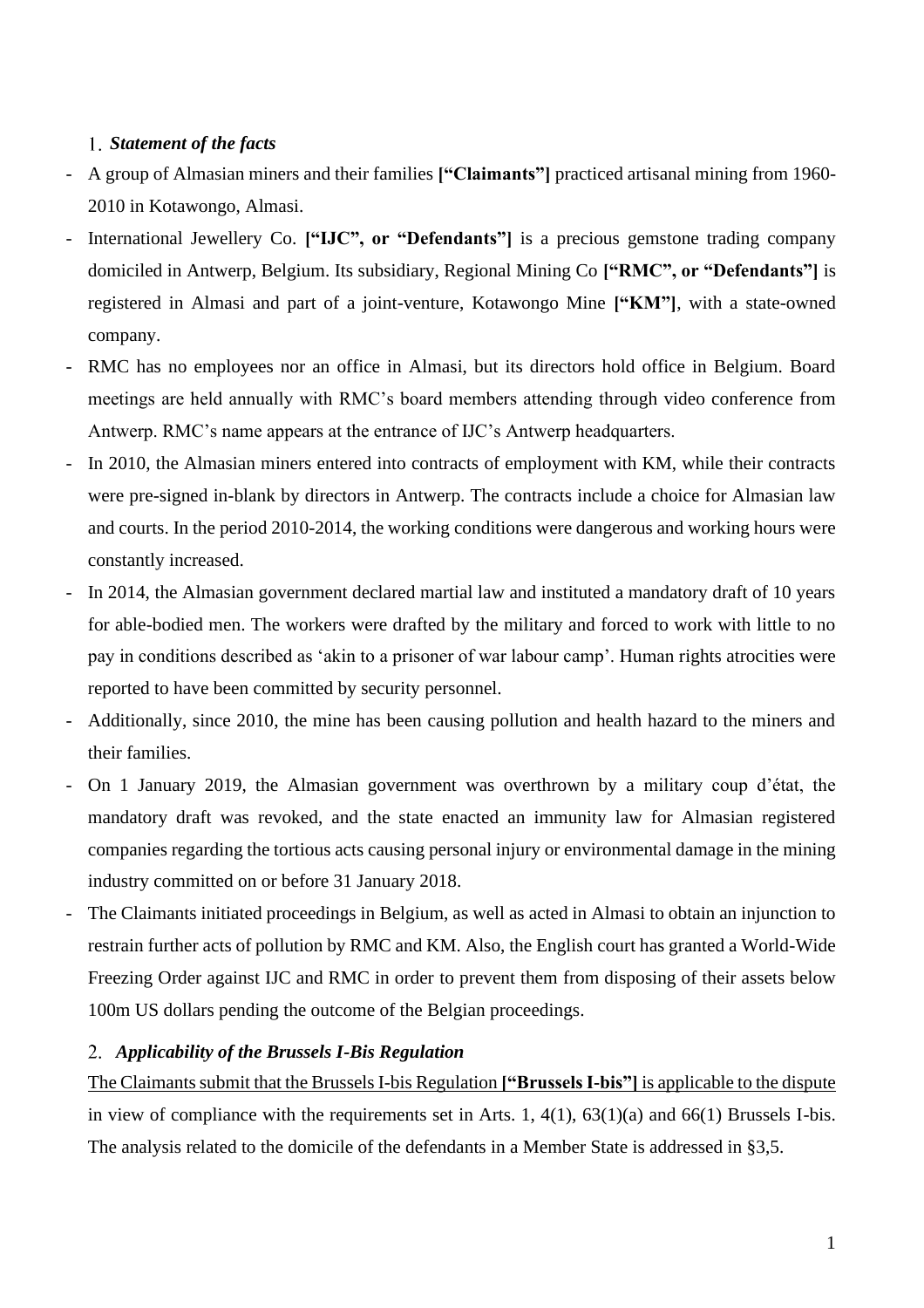#### *Jurisdiction*

As the Claimants have put forward claims both based on contract and tort, and matters of jurisdiction (Brussels I-bis) and applicable law (Rome I and Rome II Regulations) heavily rely on the distinction between contractual and tortious claims, it is important first to determine which claims are based on contract and which claims are based on tort.

#### *3.1. Contractual claims for ill-treatment under the employment contract*

The Claimants request the Court to apply Section 5 of Brussels I-bis in relation to their ill-treatment arising out of their individual employment contracts in the period before the military draft (2010- 2014). As clarified by the Court of Justice of the European Union **["CJEU"]** in *Shenavai*, an individual working relationship relies on 'a lasting bond which brings the workers to some extent within the organizational framework of the business of the undertaking or the employer'.<sup>1</sup> Furthermore, the employee should be subordinated to the employer<sup>2</sup> and receive a remuneration for the services.<sup>3</sup> The miners signed a long-term contract with the directors in Antwerp, were in a subordinated relationship, and received remuneration for their work.

Furthermore, the tort claims based on ill-treatment between 2010-2014 should also fall under the employment contract. If the conduct complained of is considered to be a failure to perform a contractual obligation, it is considered to be a contractual claim.<sup>4</sup> An employer has a contractual obligation to ensure a safe working environment. Therefore, the ill-treatment is an infringement of this obligation.

Despite the lack of a formal contractual relationship between the miners and IJC and RMC, IJC and RMC should be considered the actual 'employers' in the sense of Section 5 of Brussels I-bis as they belong to the same group of companies. First, the absence of a formal contract does not exclude the existence of an employment relationship within the meaning of Brussels I-Bis.<sup>5</sup> Second, the overriding objective of employee protection pursued by Section 5 justifies a wide definition of the term 'employer'. As indicated by the Advocate General in the *Bosworth*-case, companies belonging to the same group should be subject to the same jurisdictional restrictions, and should all be considered an employer.<sup>6</sup> A solution to the contrary would enable employers to circumvent the

<sup>1</sup> Case C-266/85 *Hassan Shenavai v. Klaus Kreischer* [1987] ECR I-00239, para 16.

<sup>2</sup> Case C-47/14 *Holterman Ferho Exploitatie BV and Others v. F.L.F Spies von Büllesheim* [2015] ECLI:EU:C:2015:574, para 40.

<sup>3</sup> Case C-116/06 *Sari Kiiski v. Tampereen Kaupunki* [2007], para 25; Case C-66/85 *Deborah Lawrie-Blum tegen Land Baden-Württemberg* [1986] ECR I-7645, para 10.

<sup>&</sup>lt;sup>4</sup> Case C-603/17 Peter Bosworth, Colin Hurley v. Arcadia Petroleum Limited and Others [2019] ECLI:EU:C:2019:65, Opinion of AG Saugmandsgaard Øe, para 93; *Laval Tumba* v *Separator Spares* [2012] EWCA; A*lfa* [2012] EWCA.

<sup>5</sup> Case C-603/17 *Peter Bosworth, Colin Hurley v. Arcadia Petroleum Limited and Others* [2019] ECLI:EU:C:2019:310, para 27.

<sup>&</sup>lt;sup>6</sup> Case C-603/17 Peter Bosworth, Colin Hurley v. Arcadia Petroleum Limited and Others [2019] ECLI:EU:C:2019:65, Opinion of AG Saugmandsgaard Øe, para 109; *Samengo-Turner v J & H Marsh & McLennan (Services) Ltd*, [2007], EWHC, paras 32-35.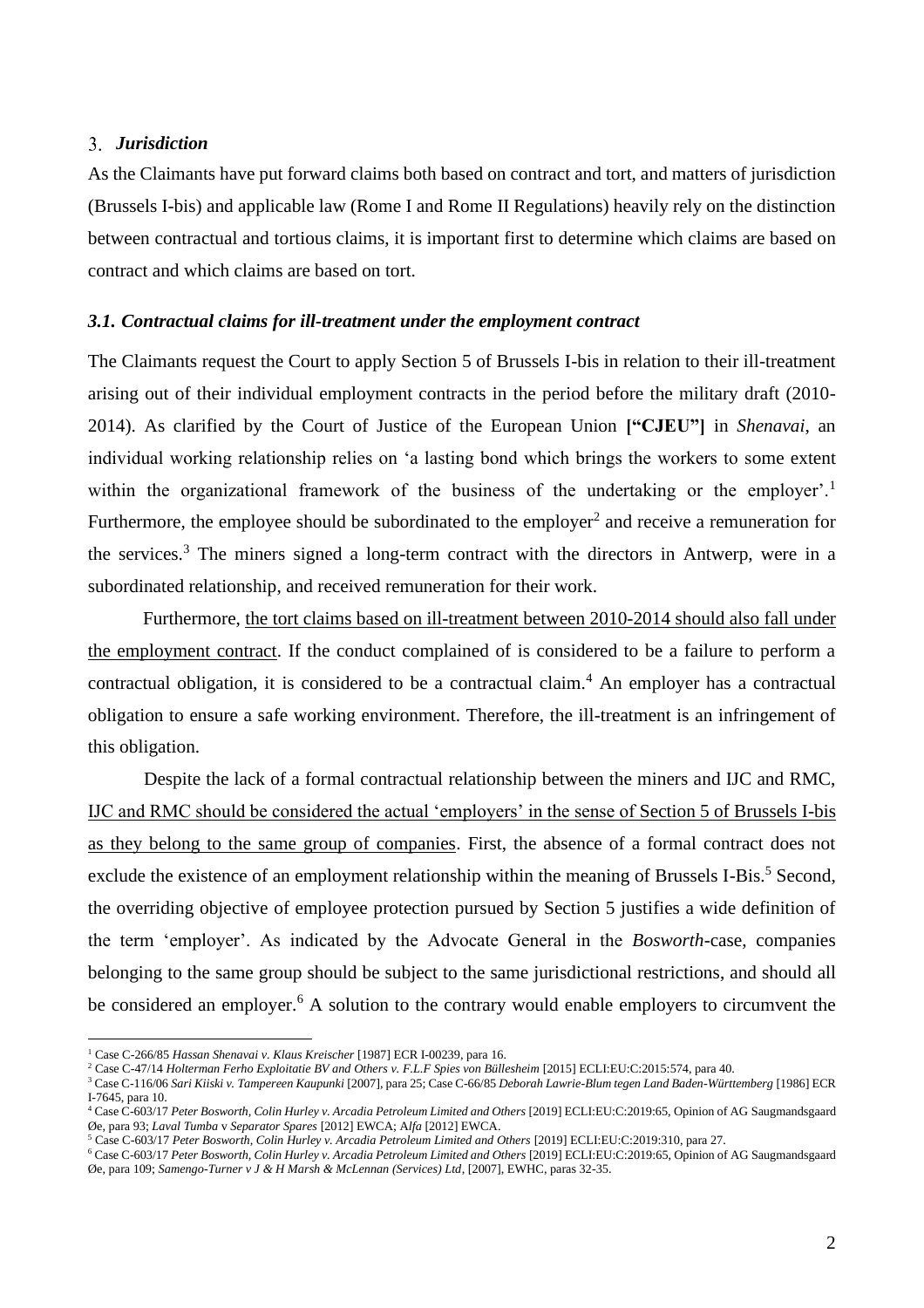objective of employee protection provided by Section 5. IJC, RMC and KM belong to the same group of companies. RMC is the subsidiary of IJC and KM is a subsidiary of IJC. Furthermore, as RMC does not have any employees and its directors are IJC's employees, the distinction between IJC and RMC as standalone companies is artificial. They belong to the same group of companies.

#### *3.2. Non-contractual claims based on ill-treatment during the draft period*

With regard to the ill-treatment that took place during the forced labour period (2014-2019), the Claimants submit that this can never be considered to be part of a labour agreement between an employee and an employer, even though the contract between the miners and their employer never ceased to exist. Forced labour is forbidden by Art. 4 of the UN Declaration of Human Rights and Art. 5 of the EU Charter of Fundamental Rights and can never be justified by an agreement concluded between the parties. Claims that seek to establish the liability of a defendant and do not involve matters relating to a contract fall within the meaning of tort in the sense of Brussels I-bis.<sup>7</sup>

#### *3.3. Non-contractual claims based on damage to health and environment*

On the health damages caused by the Defendants to the miners and their families, the Claimants submit this is a tort-based claim in the sense of Art. 7(2) Brussels I-bis. There is no contractual relationship between the miners' families and RMC or IJC.<sup>8</sup> The claims for health damages are thus based on tort for both the miners and their families.

#### *3.4. Invalidity of the choice of court agreement*

Claimants ask the Court to disregard the choice of court agreement as it is in conflict with Art. 23 of Brussels I-bis. This article applies as *lex specialis* for employment contracts. Based on that article, it is only allowed to depart from the rules in Arts. 20-22 Brussels I-bis through an agreement concluded after the dispute has arisen or if it allows the employee to bring proceedings in courts other than those indicated in Section 5 Brussels I-bis. A forum choice as made in the employment contract limits the number of competent courts only to the Almasian court. Therefore, the choice of court is not valid according to Brussels I-bis and the Belgian Court should proceed to assess its competence.

<sup>7</sup> Case C-189/87 *Athanasios Kalfelis v. Bankhaus Schröder, Münschmeyer, Hengst and Co and others* [1988] ECR-05565, paras 17-18.

<sup>8</sup> Case C-26/91 *Handte* [1992] ECR I-03967, para 15; Case C-51/97 *Réunion européenne SA and Others v Spliethoff's Bevrachtingskantoor BV and the Master of the vessel Alblasgracht V002* [1998] ECR I-06511, para 15; Case C-334/00, *Fonderie Officine Meccaniche Tacconi SpA v Heinrich Wagner Sinto Maschinenfabrik GmbH (HWS)* [2002] ECR I-07357, para 17.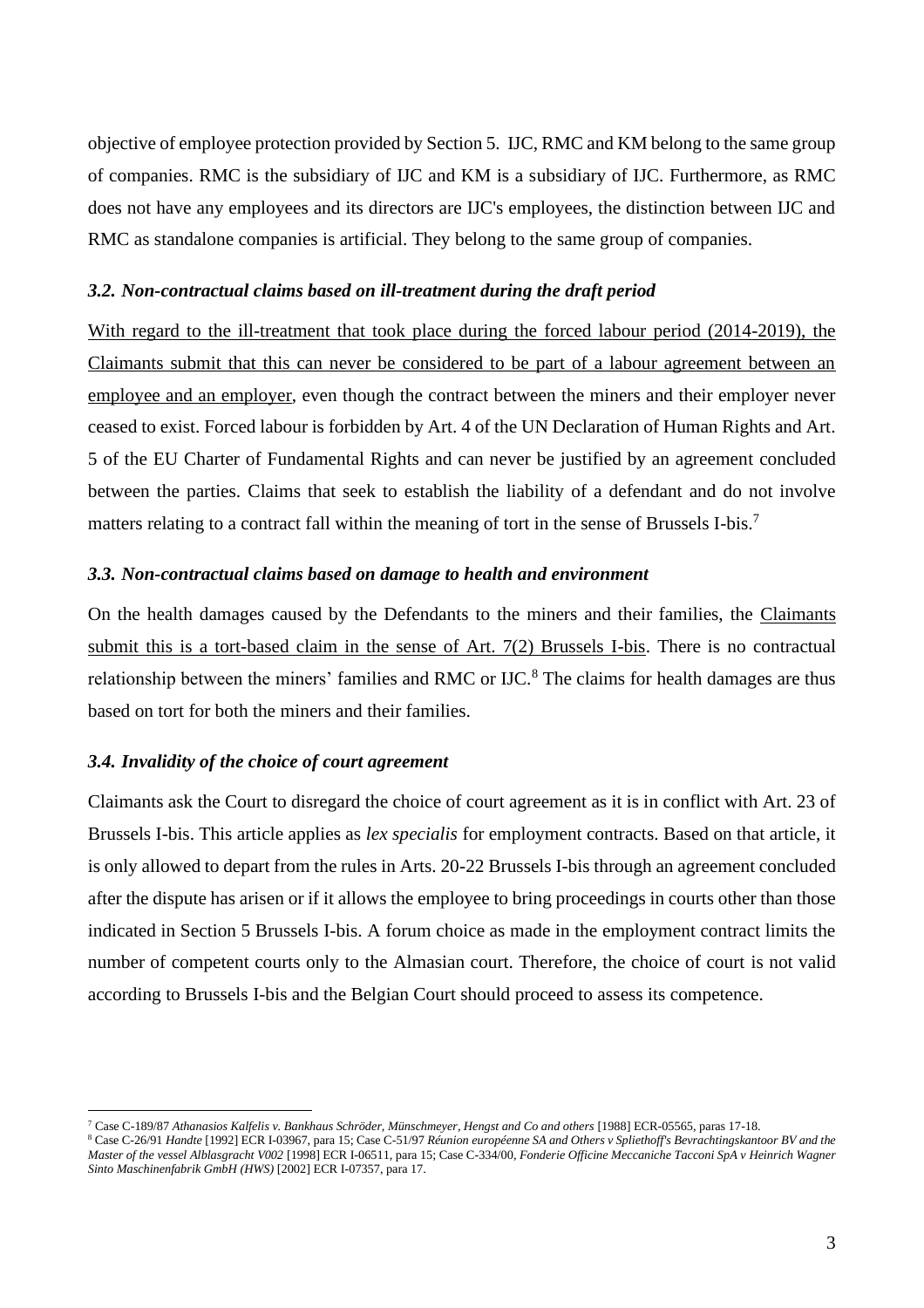#### *3.5. Jurisdiction with regards to contractual claims*

# *3.5.1. Jurisdiction of the Belgian Court with regards to IJC*

As argued in §3.1, IJC is an employer in the sense of Section 5 of Brussels I-bis. IJC has its statutory seat in Belgium and is thus domiciled in Belgium according to Art. 63(1) Brussels I-bis. Belgian Courts have jurisdiction over the claims against IJC based on Art. 21(1)(a) Brussels I-bis.

#### *3.5.2. Jurisdiction of the Belgian Court with regards to RMC*

As RMC is an employer in the sense of Section 5, based on Art. 21(1)(a) Brussels I-bis, the Belgian Court has jurisdiction over the claims against RMC because RMC is domiciled in Belgium in accordance with Art. 63(1)(b) Brussels I-bis, as its central administration is in Antwerp. The central administration is to be considered the place where the management and control centre are located. Established case law defines 'central administration' as 'the place where the company takes its entrepreneurial decision*'*. <sup>9</sup> The entrepreneurial decisions of RMC are all taken in Belgium, its directors are in Belgium, and the board meetings are physically taking place in Belgium via a video conference with Almasi. Furthermore, legal acts such as the signing of contracts are taking place in Belgium. Lastly, there is no physical RMC office in Almasi, and the name plate of RMC is at the Belgium office, making it clear for any party to see where the administration of the company is.

Should the Court consider RMC not be domiciled in Belgium, then the Belgian Court should retain jurisdiction based on Art. 20(2) Brussels I-bis as the office of RMC in Belgium could be considered an establishment*.* The CJEU stated two criteria for an establishment in the sense of Art. 20(2) Brussels I-bis in the *Mahamdia-*case.<sup>10</sup> First, it should appear to be a permanent extension of the parent body. Therefore, it should have a management and be materially equipped to negotiate business. This is evident in our case at hand as RMC's nameplate board is located in the Belgian office and the signing of the contracts and meetings take place from the office in Belgium. Second, the claims should be related to commitments entered into at the establishment on behalf of the parent body. These commitments must be performed in the contracting state where the place of business is established.<sup>11</sup> This is also the case, as the directors in Belgium signed the labour contracts on behalf of RMC in Belgium. The labour takes place in Almasi, so the performance of the contract happens in Almasi, the state where the place of business is established statutorily.

Should the Court consider RMC also to not have an establishment in Belgium, then the

<sup>9</sup> *The Place Vava & Ors v. Anglo American South Africa Lmt.* [2013] EWHC; *Young v. Anglo American South Africa Limited ORS* [2014] EWCA Civ.

<sup>10</sup> Case C-154/11 *Ahmed Mahamdia v. Democratic People's Republic Algeria* [2011] ECLI:EU:C:2012:491, para 48.

<sup>11</sup> Case C-33/78 *Somafer SA v Saar-Ferngas AG* [1978] ECR -02183, para 13.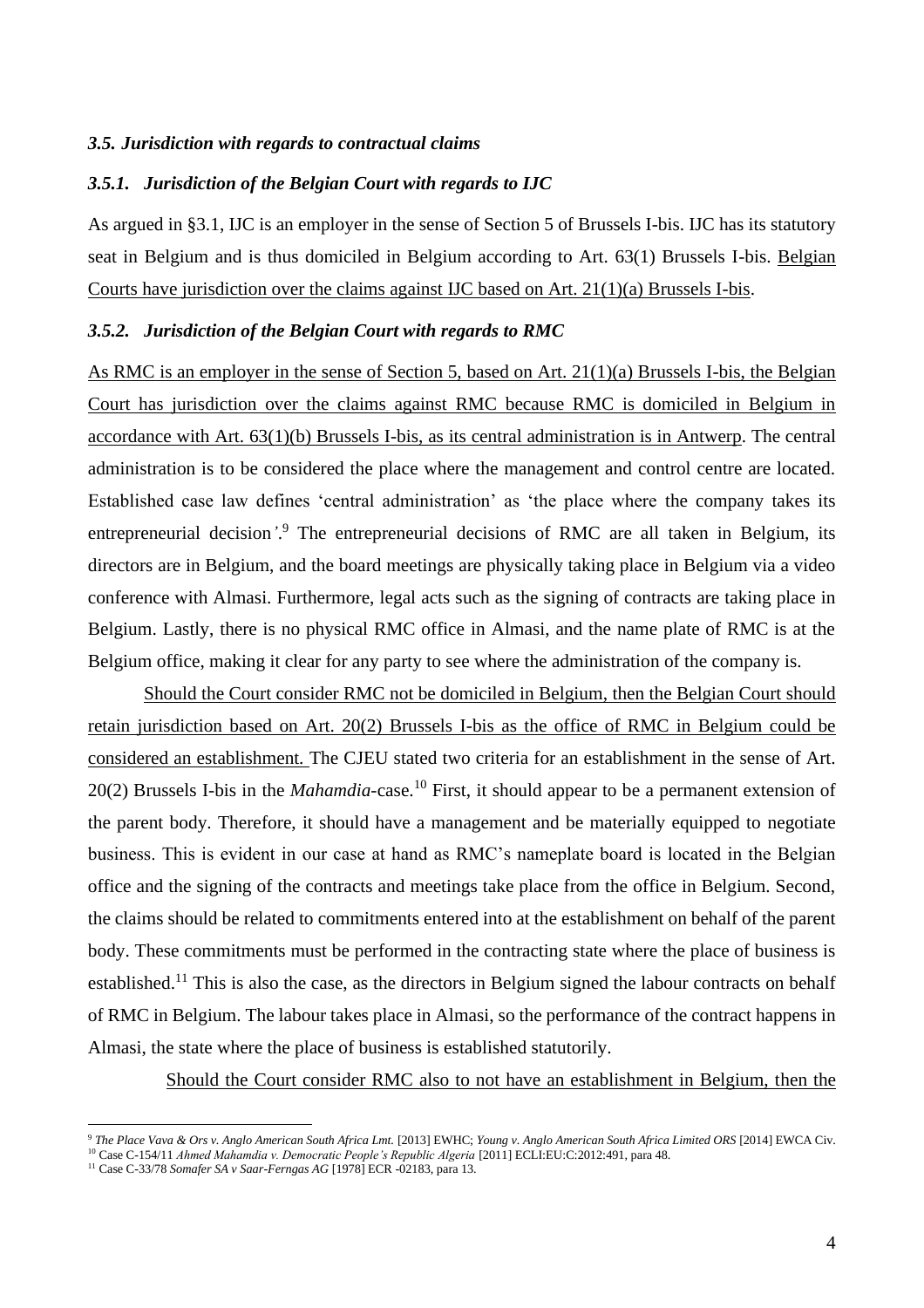Belgian Court has jurisdiction based on Belgian law. According to Art. 5 Belgian Code of Private International Law [**"BCPIL"**] the Belgian Court has jurisdiction over RMC because IJC, as one of the defendants, has its domicile in Belgium.<sup>12</sup> This provision should be interpreted in line with the interpretation of Art. 8 Brussels I-bis and CJEU case  $law<sup>13</sup>$ . The claims are connected and it is expedient to determine them together to avoid the risk of irreconcilable judgements resulting from the separate proceedings as the dispute is based on the same situation of law and fact.<sup>14</sup> If these claims are not jointly brought, a risk of irreconcilable judgements exist.

Should the Court consider Art. 5(1) BCPIL not applicable, Art. 11 BCPIL grants jurisdiction to the Belgian Court 'if proceedings abroad seem impossible or when it would be unreasonable to demand that the action is brought abroad.' The Almasian immunity law makes it both impossible to hold defendants liable and unreasonable to start an action in Almasi. Therefore, the Belgian Court should retain jurisdiction based on *forum necessitatis*.

Should the Belgian Court consider not to have jurisdiction pursuant to Arts. 21(1), 20(2) Brussels I-bis or the BCPIL, the Court should accept jurisdiction because denying jurisdiction would lead to denying access to substantial justice. Following Art. 6 European Convention on Human Rights and Art. 47 Charter of Fundamental Rights, case law from the United Kingdom Supreme Court accepted the denial of substantial justice as a ground to accept jurisdiction.<sup>15</sup> The Almasian immunity law makes it impossible to hold RMC or IJC responsible for their actions through legal proceedings. Therefore, declining jurisdiction in Belgium would lead to barring access to substantial justice for the Claimants.

#### *3.6. Non-contractual claims*

# *3.6.1. Jurisdiction of the Belgian Court with regards to IJC*

The Belgian Court has jurisdiction with regards to the claims against IJC based on Arts. 4(1) and 63(1) Brussels I-bis because IJC is domiciled in Belgium (see §3.5.1).

# *3.6.2. Jurisdiction of the Belgian Court with regards to RMC*

As RMC is domiciled in Belgium (see §3.5.2), the Belgian Court has jurisdiction based on Arts. 4(1)

the criteria for Art. 6 Brussels I-bis Regulation set out in by the CJEU can be applied; C-98/06 *Freeport* [2007] ECR I-8340, para 54. <sup>14</sup> Case C-189/87 *Athanasios Kalfelis v. Bankhaus Schröder, Münschmeyer, Hengst and Co and others* [1988] ECR -05565, para 13. Case C-539/03,

<sup>&</sup>lt;sup>12</sup> This article states: '*In the event of multiple defendants, the Belgian courts will have jurisdiction if one of them has his domicile or habitual residence in Belgium, unless the action has been introduced solely to remove a defendant from the jurisdiction of his domicile or habitual residence abroad.'* <sup>13</sup> The parliamentary history of the BCPIL indicates that this article was aligned with Art. 6 Brussels I (current Art. 8 Brussels I-bis Regulation) and so,

*Roche Nederland BV and others v. Frederick Primus Milton Goldenberg* [2006] ECR I-06535, para 26.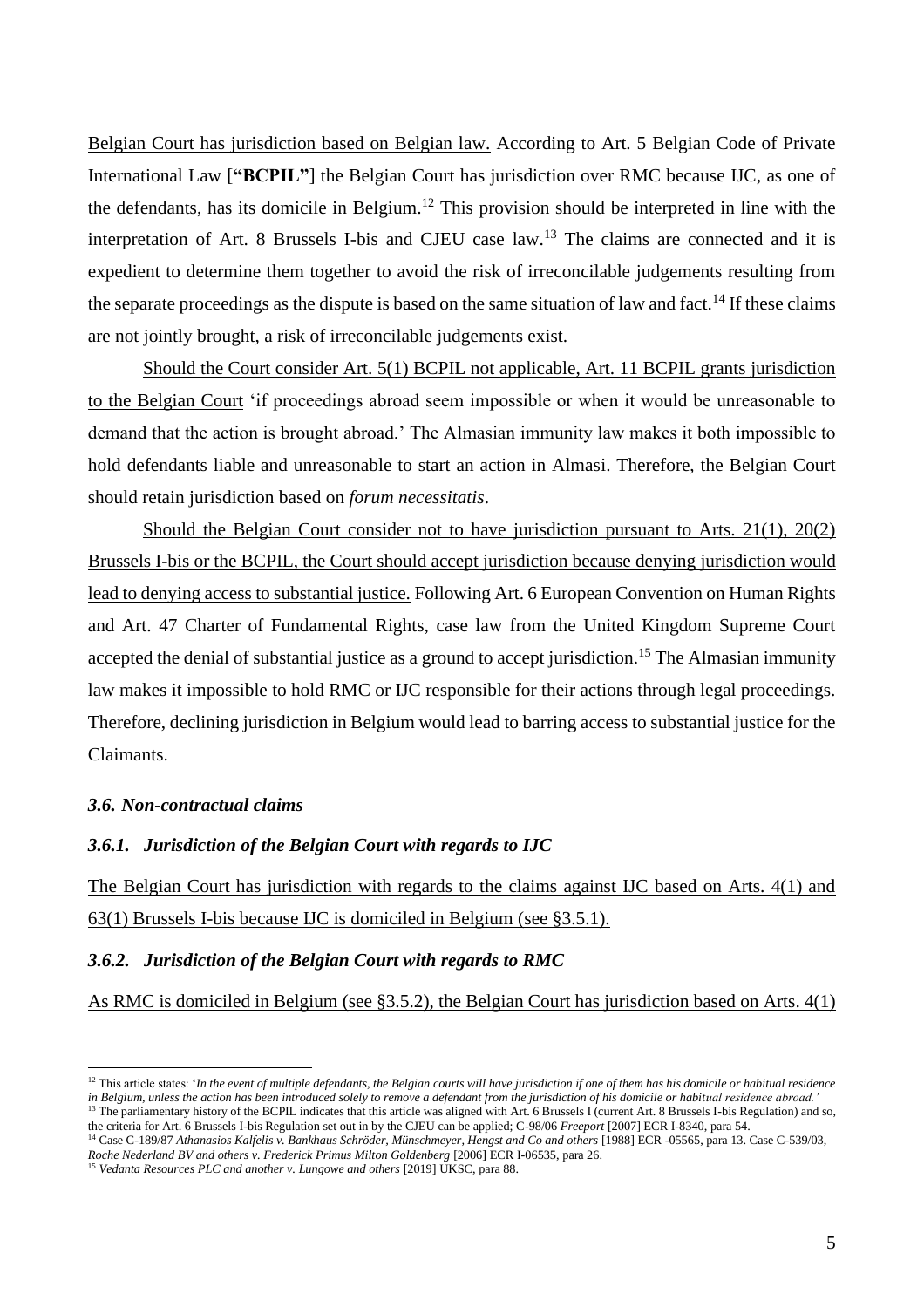#### and 63(1) Brussels I-bis.

Should the Court consider RMC not to be domiciled, the Court should assume jurisdiction based on Art. 6(1) Brussels I-bis and Belgian law (see §3.5.2).

Should the Court consider not to have jurisdiction based on Art. 4(1) nor on Art. 6(1) Brussels I-bis or on Belgian law, the Belgian Court should accept jurisdiction because denying jurisdiction would lead to denying access to substantial justice for the Claimants (see §3.5.2).

#### *No stay of proceedings based on Art. 34 Brussels I-bis*

The Claimants argue that the proceedings in England are concluded and an order has already been issued by the English court, hence there is no issue of *lis pendens* with the proceedings in Belgium.

No claim has been brought before the Almasian court with regard to the ill-treatment of the miners, hence there is no issue of lis pendens in this regard.

Further, the Claimants argue that there is no issue of related claims as stated in Art. 34(1) Brussels I-bis, and therefore, the Court should refuse to stay or dismiss the proceedings. Art. 34(1)(a) Brussels I-bis, states that the Court may stay the proceedings if there is a risk of irreconcilable judgements. As Almasian proceedings concern a provisional measure, the Almasian court will only assess the probability of the main claims having merit and its urgency. It shall not decide on liability issues or the claims for damages. Hence, there is no issue of irreconcilable judgements. Additionally, in accordance with Art. 34(1)(b), an Almasian judgement cannot be recognized and enforced in Belgium. Claimants present to the Court that the Almasian government has granted immunity for any environmental damage caused by Almasian registered companies on or before 31 December 2018. This means that the rights of the Claimants will not be respected in Almasi, and that the judgement of the Almasian court breaches Belgian public policy.<sup>16</sup> Lastly, Art. 34(1)(c) Brussels I-bis states that the proceedings may be stayed if it is necessary for the proper administration of justice. According to Recital 24 Brussels I-bis the proper administration of justice also includes issuing a judgement within a reasonable time. The proceedings in Almasi are already pending since the 1<sup>st</sup> of August 2019, and there is no indication that the proceedings will be concluded within a reasonable time. Furthermore, as stated above, the Claimants will not receive a fair trial.<sup>17</sup> Thus, in order to ensure the proper administration of justice, the Claimants request the Court to continue the proceedings.

#### *Recognition and enforcement of the World-Wide Freezing Order*

The Claimants submit that Brussels I-bis applies to the World-Wide Freezing Order **["Freezing** 

<sup>16</sup>Article 6 European Convention on Human Rights.

<sup>&</sup>lt;sup>17</sup> Richard Fentiman, *International commercial litigation* (2<sup>nd</sup> edn, Oxford University Press 2015) paras 13.82-12.87.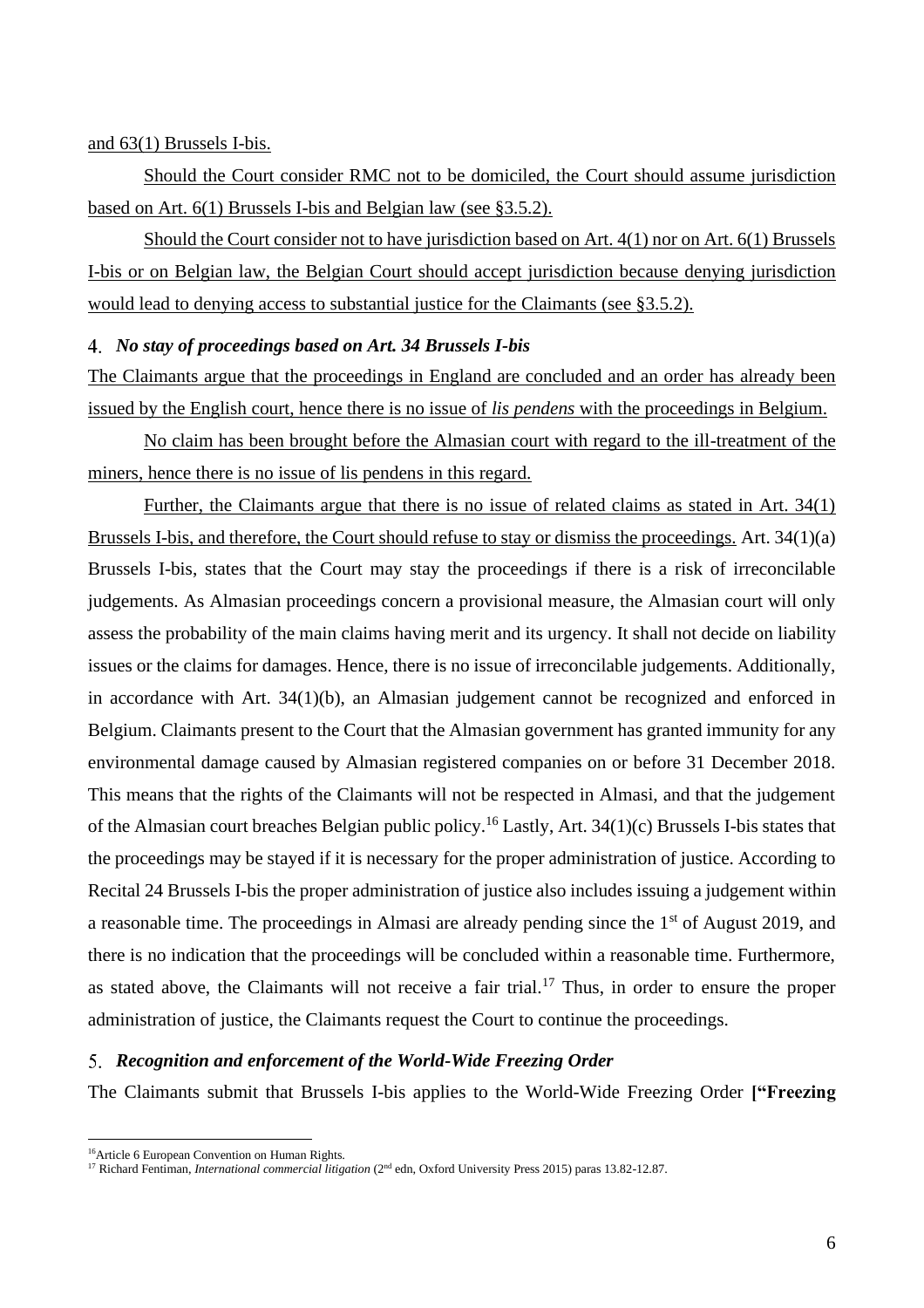**Order"**, since it is a civil and commercial matter (Art. 1(1) Brussels I-bis). Arts. 36 and 39 Brussels I-bis state that a judgement given in a Member State can be recognised and enforced in another Member State without any special procedure or any declaration of enforceability being required.

The Freezing Order granted by the English court does not qualify as a judgement according to Art. 2(a) Brussels I-bis because it is granted by a court that does not have jurisdiction as to the substance of the matter by virtue of Brussels I-bis. Hence, the Freezing Order cannot be recognised and enforced under Brussels I-bis. However, the Claimants argue that the Freezing Order under English law applies *in personam*. It restrains the Defendant from disposing their assets until a judgement is granted in the main proceedings.<sup>18</sup> In the *Stolzenberg*-case, involving a similar situation, the French *Cour de Cassation* decided that the injunction granted by the English court should be regarded as a 'provisional, protective measure' which does not infringe a fundamental right of the debtor. Considering the common legal roots and the procedural principles both countries share, the Claimants request the Court to follow a similar line of interpretation.

Subsequently, the Claimants request the Court to recognize and enforce the Freezing Order based on Art. 22 BCPIL as none of the grounds of refusal as stated in Art. 25 BCPIL apply. The absence of jurisdiction by virtue of Brussels I-bis over the substance of the matter is no ground for refusal. Nor does the Freezing Order infringe fundamental rights of the Defendants as the provisional measure was granted after *inter partes* hearing. Also, it is not contrary to Belgian public policy.

#### *Applicable law*

With regard to applicable law, the Claimants will address two points. First, the Claimants argue that Belgian law is applicable to the contractual claims. Second, the Claimants submit that Belgian law is applicable to the claims based on the non-contractual obligations (Claim 2B) and the ill-treatment during labour under the military draft. The substantive scope of Rome I and II should be consistent with Brussels I-bis (Recital 7 Rome I, Recital 7 Rome II). Hence, the characterization of the contractual and tort claims as done in §3 also applies here. The Claimants submit that Rome I Regulation **["Rome I"]** applies to the contractual claims (Art. 1, 2 and 29 Rome I) and that Rome II Regulation **["Rome II"]** applies to the tortious claims for the personal injury suffered by the illtreatment and the health damages due to the environmental issues (Art. 1, 2, 3, 31 and 32 Rome II).

<sup>&</sup>lt;sup>18</sup> This is different from the anti-suit injunction on which the CJEU decided that it restricts the defendant from commencing in proceedings before a foreign court, and is therefore incompatible with Brussels I-bis Regulation, see: Case C-159/02, *Gregory Paul Turner v Felix Fareed Ismail Grovit, Harada Ltd and Changepoint SA* [2004] ECR I-3578, paras. 24-31.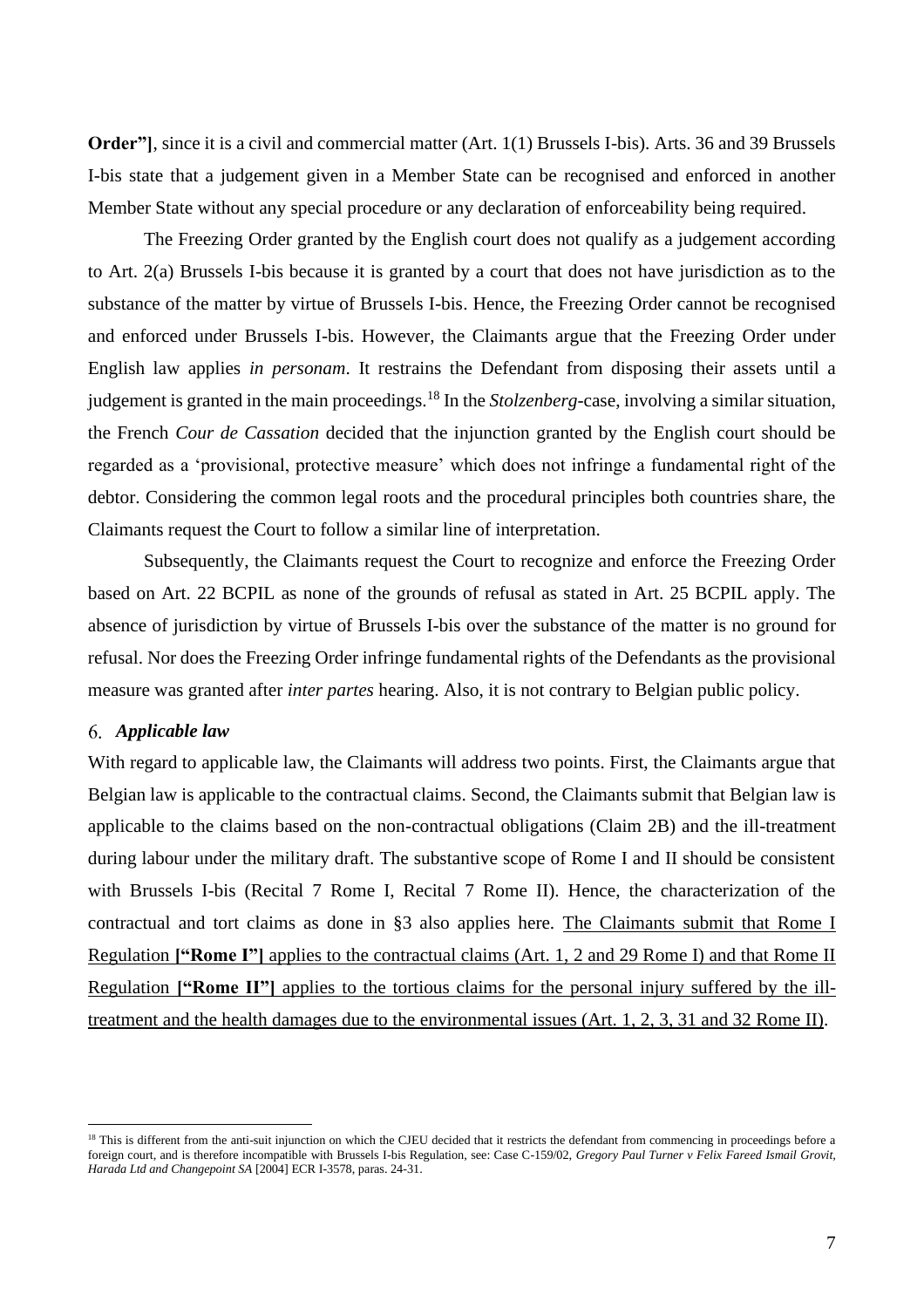#### *6.1. Contractual claims*

#### *6.1.1. Applicability of Belgian law based on Arts. 8(1) and 8(4) Rome I*

Rome I protects party autonomy as a general principle, but certain limitations apply in order to protect the employees as weaker parties in such relationships when a choice of law concerns individual employment contracts.<sup>19</sup> According, to Art.  $8(1)$  Rome I, a choice of law by the parties may not have the results of depriving the employee of the protection afforded to him by Art. 8(2)-(4) Rome I, namely the 'objective applicable law', which cannot be derogated from by agreement under the law applicable in the absence of such a choice.<sup>20</sup> The objective applicable law should be considered as the minimum standard of protection for the employee in international situations.<sup>21</sup> Thus, in principle the law chosen applies in full to the contract, unless mandatory rules of the objective applicable law would provide the employee better minimum protection.<sup>22</sup> For this reason, one should compare the two national laws, in order to determine whether the minimum protection standard of the second law is respected by the former.<sup>23</sup> Therefore, the Claimants will first set out that there is a closer connection to Belgium as meant in Art. 8(4) Rome I. Second, the comparison between the law chosen and the objective applicable law will be made.

According to Art. 8(2)-(3) Rome I, Almasian law would be the objective applicable law. However, according to Art. 8(4) Rome I, when the contract is more closely connected with a country other than indicated in Art. 8(2)-(3), the law of that country shall apply. In the *Schlecker*-case the CJEU ruled that the law of the country where the work is habitually carried out, may be disregarded if it appears from the circumstances as a whole that the contract is more closely connected with another country.<sup>24</sup> The CJEU held that important parameters to determine the closer connection could be related to the determination of the salary and other working conditions.<sup>25</sup> The Defendants are both domiciled and attending board meetings via video conference in Belgium. The terms of the contract, the working conditions, and the salary has all been decided by the Defendants in Belgium and the signature of the contracts took place in Belgium. Moreover, RMC is the one in charge of the operational resources of the mine, which includes providing adequate working conditions for the

<sup>&</sup>lt;sup>19</sup> Ulrich Magnus, Peter Mankowski (eds), *Rome I Regulation Commentary* (Vol. 2, Verlag Dr. Otto Schmidt 2017); Case C-29/10 Heiko Koelzsch v. *État du Grand-Duché du Luxembourg* [2011], para 33.

<sup>20</sup> Ulrich Magnus, Peter Mankowski (eds), *Rome I Regulation Commentary* (Vol. 2, Verlag Dr. Otto Schmidt 2017) 585-586; Aukje van Hoek, 'Private international law: an appropriate means to regulate transnational employment in the European Union?' [2014] ELR 157, 158; Case C-384/10 *Jan Voogsgeerd v Navimer SA* [2011] ECLI:EU:C:2011:842, para 25.

<sup>21</sup> Ulrich Magnus, Peter Mankowski (eds), *Rome I Regulation Commentary* (Vol. 2, Verlag Dr. Otto Schmidt 2017) 585; Recital 35 Rome II Regulation. <sup>22</sup> Aukje van Hoek, 'Private international law: an appropriate means to regulate transnational employment in the European Union?' [2014] ELR 157, 162.

<sup>23</sup> Ulrich Magnus, Peter Mankowski (eds), *Rome I Regulation Commentary* (Vol. 2, Verlag Dr. Otto Schmidt 2017) 586.

<sup>24</sup> Case C-64/12 *Anton Schlecker tegen Melitta Josefa Boedeker* [2013] ECLI:EU:C:2013:551, para 41; The Rome Convention.

<sup>25</sup> Case C-64/12 *Anton Schlecker tegen Melitta Josefa Boedeker* [2013] ECLI:EU:C:2013:551, paras 35-36.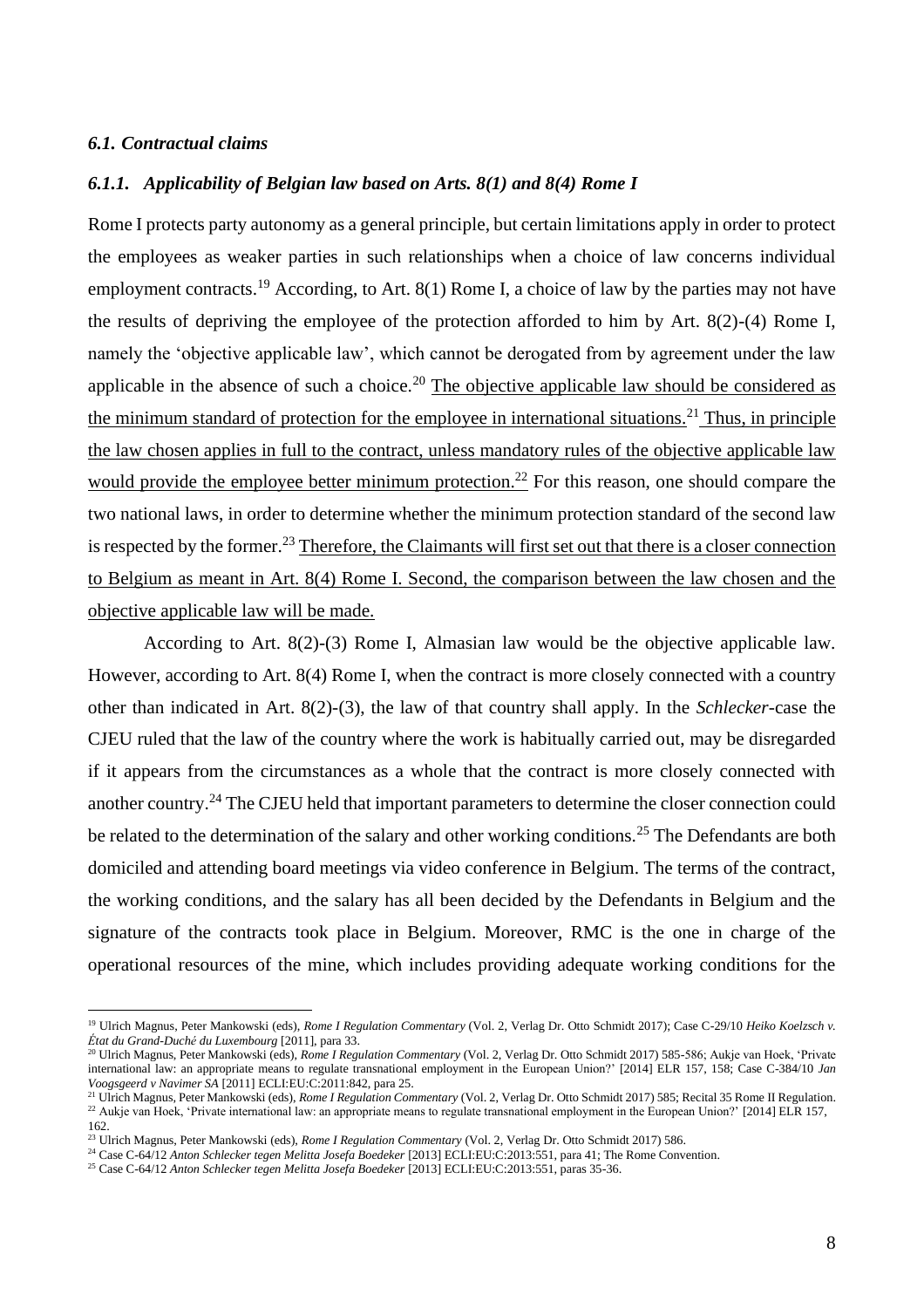employees. Considering these facts, the Claimants argue that these significant factors show that there is a closer connection to Belgium as meant in Art. 8(4) Rome I. Therefore, the objective applicable law is Belgian law.

In accordance with Art. 8(1) Rome I, a comparison should be made between Almasian law and Belgian law. Claimants point out that the government of Almasi has enacted an immunity law conferring immunity on the Almasian government and Almasian registered companies for any acts causing personal injury in the mining industry on or before 31 December 2018. On the contrary, Belgian law is based on European Directives and Regulations, which requires Member States to guarantee minimum rights for the employees, such as a limit to weekly working hours, rest breaks and safety requirements.<sup>26</sup> Almasian law does not offer any protection for the Claimants, nor can they defend themselves in court against such conditions because of the immunity law.<sup>27</sup> Hence, Belgian law offers better protection and should be applied by the Court to the contractual Claims.

#### *6.1.2. Overriding mandatory rules regarding the contractual claims*

Art. 9(1) Rome I states that overriding mandatory provisions are superimposed on the law applicable to the contract to protect an interest that is regarded as fundamental.<sup>28</sup> To assess this, the Claimants request the Court to consider the general structure of the provision and all the circumstances in which that law was adopted.<sup>29</sup>

Based on Art.  $9(1)(2)$  Rome I the law of the forum – the Belgian law – applies; thus, EU rules which guarantee the employees' minimum rights.<sup>30</sup> As the CJEU held in the *Ingmar*-case, protective provisions prevail over the law of a non-Member State, especially when these rules promote fundamental goals of European Union law.<sup>31</sup> Mandatory rules designed to protect weaker parties, such as employees, are a category of overriding mandatory rules when they protect in an indirect manner interests of a public nature. This idea is particularly strong in Belgium<sup>32</sup> and has been upheld by the CJEU in the *Arblade-case* and the *Mazzoleni*-case.<sup>33</sup> Thus, rules aimed at the protection of individual interests also qualify as overriding mandatory rules. Moreover, rules on minimum rest

<sup>&</sup>lt;sup>26</sup> Council Directive 2003/88/EC of 4 November 2003; Council Directive 89/391/EEC of 12 June 1989; Wet betreffende het welzijn van de werknemers bij de uitvoering van hun werk, 4 augustus 1996.

<sup>27</sup> Case C-125/92 *Mulox IBC Ltd. v. Hendrick Geels* [1993] ECR I-04075, paras 18-19.

<sup>&</sup>lt;sup>28</sup> Laura Maria van Bochove, 'Overriding mandatory rules as a vehicle for weaker protection in European private international law' [2014] ELR14, 147, 147; Case C-396/96 *Jean-Claude Arblade en Arblade & Fils SARL* [1999], para 30.

<sup>29</sup> Case C-184/12 *United Antwerp Maritime Agencies (Unamar) NV tegen Navigation Maritime Bulgare* [2013] ECLI:EU::C:2013:663, para 50.

<sup>30</sup> Council Directive 2003/88/EC of 4 November 2003; Council Directive 89/391/EEC of 12 June 1989; Wet betreffende het welzijn van de werknemers bij de uitvoering van hun werk, 4 augustus 1996.

<sup>31</sup> Case C-381/98 *Ingmar GB Ltd. v. Eaton Leonard Technologies Inc*. [2000] ECR I-9325, para 29; Ulrich Magnus, Peter Mankowski (eds), *Rome I Regulation Commentary* (Vol. 2, Verlag Dr. Otto Schmidt 2017) 623.

<sup>32</sup> Ulrich Magnus, Peter Mankowski (eds), *Rome I Regulation Commentary* (Vol. 2, Verlag Dr. Otto Schmidt 2017) 621-622.

<sup>33</sup> Case C-396/96 *Jean-Claude Arblade en Arblade & Fils SARL* [1999] ECR I-01365, para 36; Case C-165/98 *Mazzoleni and ISA* [2001], paras 25-27.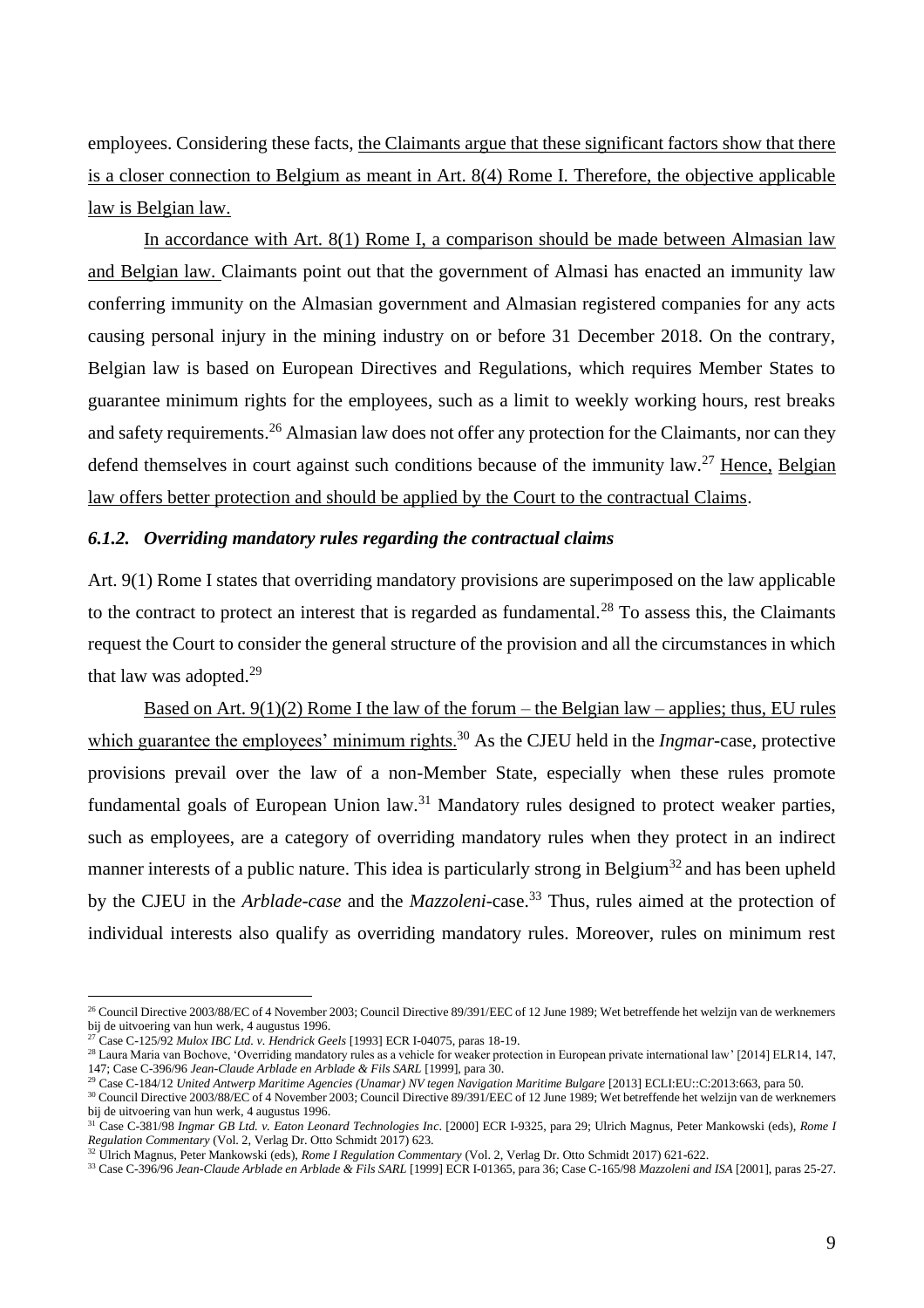periods, health, safety and hygiene at work, are considered to be mandatory under Art. 8 Rome I.<sup>34</sup> Hence, the Claimants argue that the mandatory overriding provisions protecting the Claimants should apply.

## *6.2. Applicability of Belgian law to non-contractual claims*

First, the Claimants will argue that Belgian law is applicable law for the ill-treatment, and second, the Claimants will argue that Belgian law is applicable for environmental damage.

# *6.2.1. Applicability of Belgian law to the tortious ill-treatment claims*

Art. 4(1) Rome II states that the law of the country in which the damage occurs applies. However, Art. 4(3) Rome II is an escape clause and states that in case of a manifestly closer connection, the law of that country shall apply. A manifestly closer connection with another country might be based on a contractual relationship between the parties that is closely connected with the tortious act. The illtreatment of the Claimants during the military draft is so closely related to the employment contract, so that it is reasonable to subject both to the same law.<sup>35</sup> As argued in §6.1.1 the governing contract law is Belgian law. In consequence, according to Art. 4(3) Rome II and in order to avoid inconsistencies, and for proper administration of justice, the Claimants request the Court to apply Belgian law to the tortious acts that took place during the Mandatory draft.<sup>36</sup>

#### *6.2.2. Applicability of Belgian law to the tortious environmental damage claims*

Art. 7 Rome II relies on the ubiquity principle, and in line with the CJEU's decision, the person seeking compensation may choose to base his claim either on the law of the country where the damage occurred or where the event giving rise to the damage occurred. The Claimants choose the law of the country where the event giving rise to the damage occured, namely Belgium.<sup>37</sup>The damage is caused by a failure to act, the place giving rise to the damage is the place where the responsible person, in this case the Defendant, should have acted.<sup>38</sup> The habitual residence and the central administration of the Defendants is in Antwerp (Art. 23(1) Rome II, see also §3.5.2) and this is the place the directors take decisions. Thus, the failure to act occurred in Belgium. The Defendants knew or should have known about the pollution and environmental damage caused by the operations of the mine. They are

<sup>34</sup> Ulrich Magnus, Peter Mankowski (eds), *Rome I Regulation Commentary* (Vol. 2, Verlag Dr. Otto Schmidt 2017), 599.

<sup>35</sup> Ulrich Magnus, Peter Mankowski (eds), *Rome II Regulation Commentary* (Vol. 2, Verlag Dr. Otto Schmidt 2019), 189-190.

<sup>36</sup> ibid 187.

<sup>&</sup>lt;sup>37</sup> Case C-21/76 *Handelskwekerij G. J. Bier BV tegen Mines de potasse d'Alsace SA* [1976] ECR -01735; Thomas Kadner Graziono, 'The law applicable to cross-border damage to the environment in', *Yearbook of Private International Law* (European Law Publishers & Swiss Institute of Comparative Law 2007), 73-74.

<sup>38</sup> Dalia Palombo, *Business and human rights: the obligations of the European home states* (Hart Publishing 2019), p. 65; Andrew Dickinson, *The Rome II regulation (OUP 2010)* 7.22.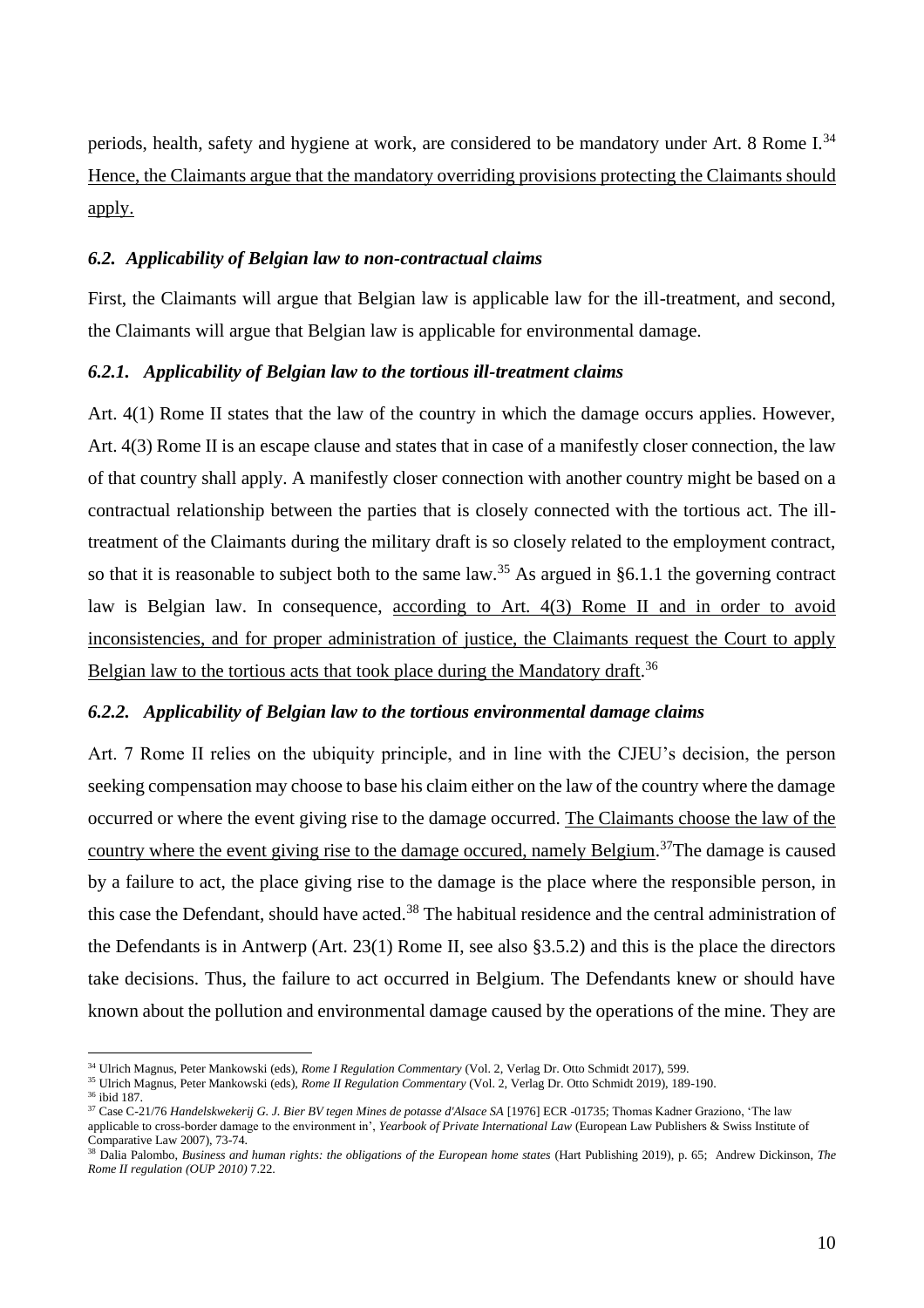in charge of the technological and operational resources of the mine. Despite their knowledge, the Defendants failed to act accordingly. Additionally, as the Almasian government enacted an immunity law, Belgian law will provide essential protection to the Claimants who seek to obtain compensation for the damage suffered.

#### *6.3. Consideration of the rules of safety and conduct ex. Art. 17 Rome II*

The Claimants argue that Art. 17 Rome II should not apply. In case the Defendants complied with the rules of safety in Almasi for the operations of the mine with regard to the bad working conditions and the environmental damage, it would be inappropriate to exonerate the Defendants from liability for actions they knew or should have known were inadequate.<sup>39</sup> Because the Defendants are domiciled in Belgium, the European Standards should apply to their actions, and there is no issue of sovereignty of the Almasi.

#### *6.3.1. Overriding mandatory rules regarding non-contractual claims*

Regardless of the law applicable to the non-contractual claims based on environmental damage, overriding mandatory provisions safeguarding environmental protection should be applied as stated in Art. 16 Rome II. This also goes for the non-contractual claims based on ill-treatment, on which overriding mandatory provisions safeguarding human rights should be applied. Art. 191 TFEU (ex 174 EC Treaty) and the Directive for Environmental Damage and Recital 25 Rome II, underline the EU's aspiration to provide a high level of protection of the environment through the application of the polluter pays principle.<sup>40</sup> Following corporate sustainable responsibility interests, these provisions impose statutory duties on corporations to observe environmental and human rights standards even in extraterritorial activities.<sup>41</sup> These principles are key in protecting public interest, thus, the Claimants argue that these are overriding mandatory provisions that the Court should uphold, and apply to the non-contractual claims (see also Recital 7 Rome I and Art. 9(1) Rome I).

#### *Incompatibility of immunity law with the public order of the forum*

# *7.1. Contractual claims*

Should the court consider Almasian law to be applicable to the contractual claims, immunity law

<sup>39</sup> Ulrich Magnus, Peter Mankowski (eds), *Rome II Regulation Commentary* (Vol. 2, Verlag Dr. Otto Schmidt 2019), 296-297.

<sup>&</sup>lt;sup>40</sup> Title XIX of the EC Treaty, Environment, Art. 174 $(2)$ .

<sup>&</sup>lt;sup>41</sup> Veerle Van den Eeckhout, 'Corporate Human Rights Violations and Private International Law' (2012) 4 Contemporary Readings in Law and Social Justice 178, 201; Aukje Van Hoek, "Transnational corporate social responsibility: some issues with regard to the liability of European corporations for labour law infringements in the countries of establishment of their suppliers" in P. Satyanarayana Prasad (eds), *Human rights: corporate violations. - Repr.* (Hyderabad: The Icfai University Press 2010)